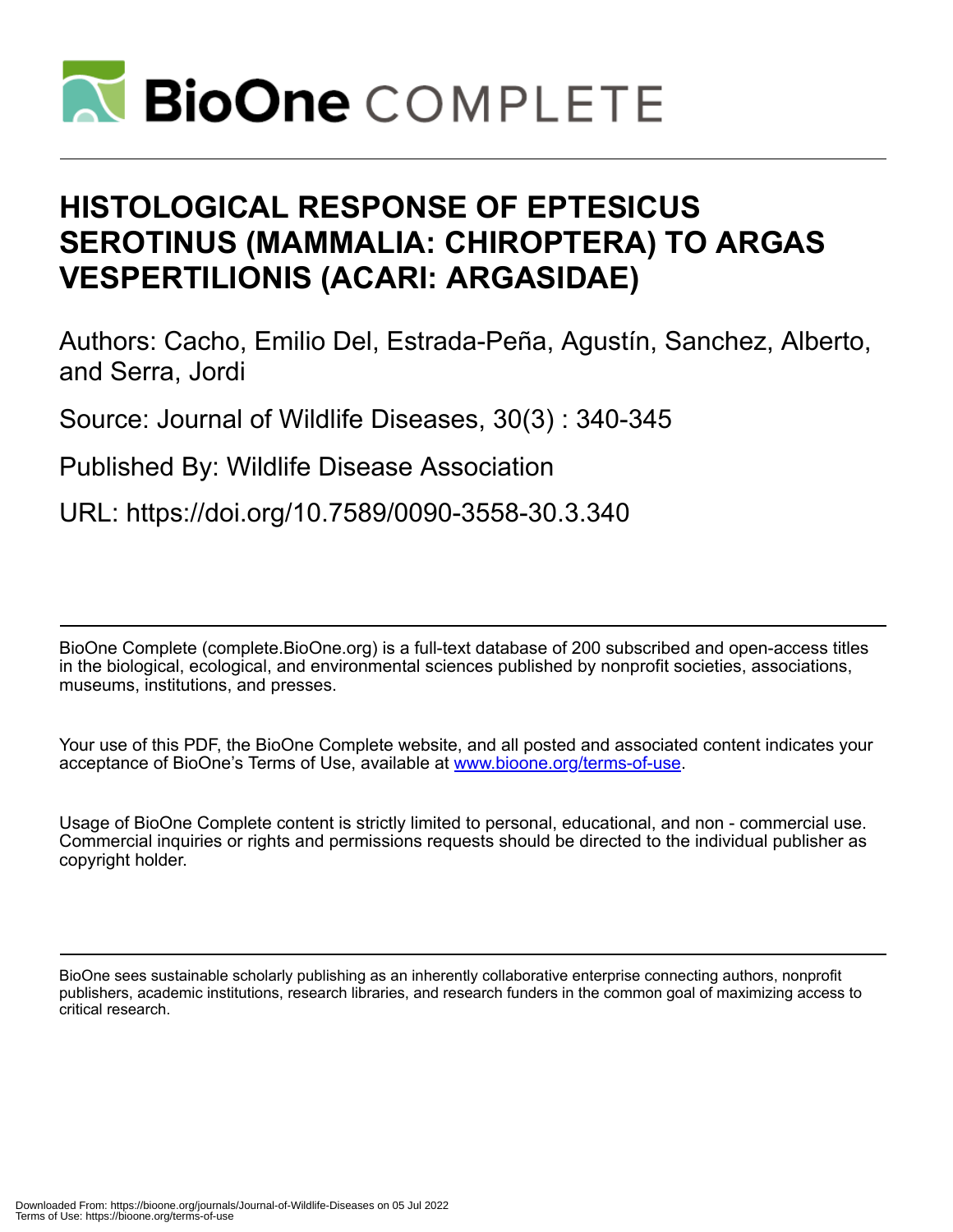# **HISTOLOGICAL RESPONSE OF EPTESICUS SEROTINUS (MAMMALIA: CHIROPTERA) TO ARGAS VESPER TILIONIS (ACARI: ARGASIDAE)**

 $Emilio Del Cache, 'Agustin Estrada-Peña,' Alberto Sanchez,' and Jordi Serra<sup>2</sup>$ 

'Departamento de Patologia Animal. Facultad de Veterinaria. C. Miguel Servet, 177. 50013'Zaragoza. Spain <sup>2</sup> Instituto Pirenáico de Ecología. 64-Jaca, Huesca, Spain

**ABSTRACT:** The sequential histological development of *Argas vespertilionis* (Acarina: Argasidae) feeding sites on *Eptesicus serotinus* (Mammalia: Chiroptera) was evaluated. Neutrophils, followed by Langerhans cells, were the major components of the cellular infiltrate throughout the earliest phase of tick infestation. The host tended to isolate the tick mouthparts by means of a progressive formation of epithelial tissue in the feeding cavity.

*Key words:* Argas *vespertilionis, Eptesicus serotinus,* histological response.

## **INTRODUCTION**

Ticks are obligate blood-feeding parasites of reptiles, birds, and mammals, with a distribution worldwide. Acquired resistance to tick feeding occurs in both mam malian and avian hosts (Johnston and Brancroft, 1918; Dusbábek et al., 1988). Brown and Askenase (1981) demonstrated that the immune response to ticks is dependent on sensitized lymphoid cells or serum components. However, large ac cum ulations of basophils, eosinophils, mast cells, neutrophils, and mononuclear cells have been described as a cutaneous re sponse in hypersensitized hosts (Brown and Knapp, 1981; Gill and Walker, 1985). In addition, interaction between tick salivary gland antigens and specific homocytotropic antibodies bound to the surface of hasophils and mast cells produces the degranulation of these cells with histamine liberation (Gill and Walker, 1985). Moreover, the pharmacological mediators released by degranulation of mast cells and basophils are the major effectors of resistance in mammals to ticks (Kemp and Bourne, 1980).

The relationships between ticks and domestic hosts has been thoroughly reviewed by Brown (1988). Host-tick interactions with wild hosts are yet poorly known, but

may involve histological responses similar to those described for domestic animals (Bolte et a!., 1970; Brain and Bohrmann, 1992). But reptiles, the most ancient host of ticks (Hoogstraal, 1978), have a diffuse inflammatory reaction and granuloma formation (Goldberg and Bursey, 1991).

*Argas (Carios) vespertilionis* Latreille is a tick which ranges from West Africa to the Philippines, and is associated with several bat genera resting in caves and rock crevices (Garduer and Molyneux, 1987). Bats seem to be adequate hosts for tick blood ingestion due to the absence of a dense fur cover and the existence of large blood vessels just beneath the dermis (Kunz, 1984). Also, several *Argas* species have long feeding periods for the larval stage (Hoogstraal, 1956); it seems possible that a severe lesion may develop. The long evolution between A. *vespertilionis* and its hosts (Hoogstraal, 1978), together with the features outlined above, make this tick a good choice in the study of the host response at the feeding site of bat Argasid ticks.

Our objective was to describe the cutaneous reaction associated with infestation of *Argas vespertilionis* on a wild population of the bat *(Eptesicus serotinus).* We carried out histochemical studies in order to identify and quantify epidermal Langerhans cells, which may play a role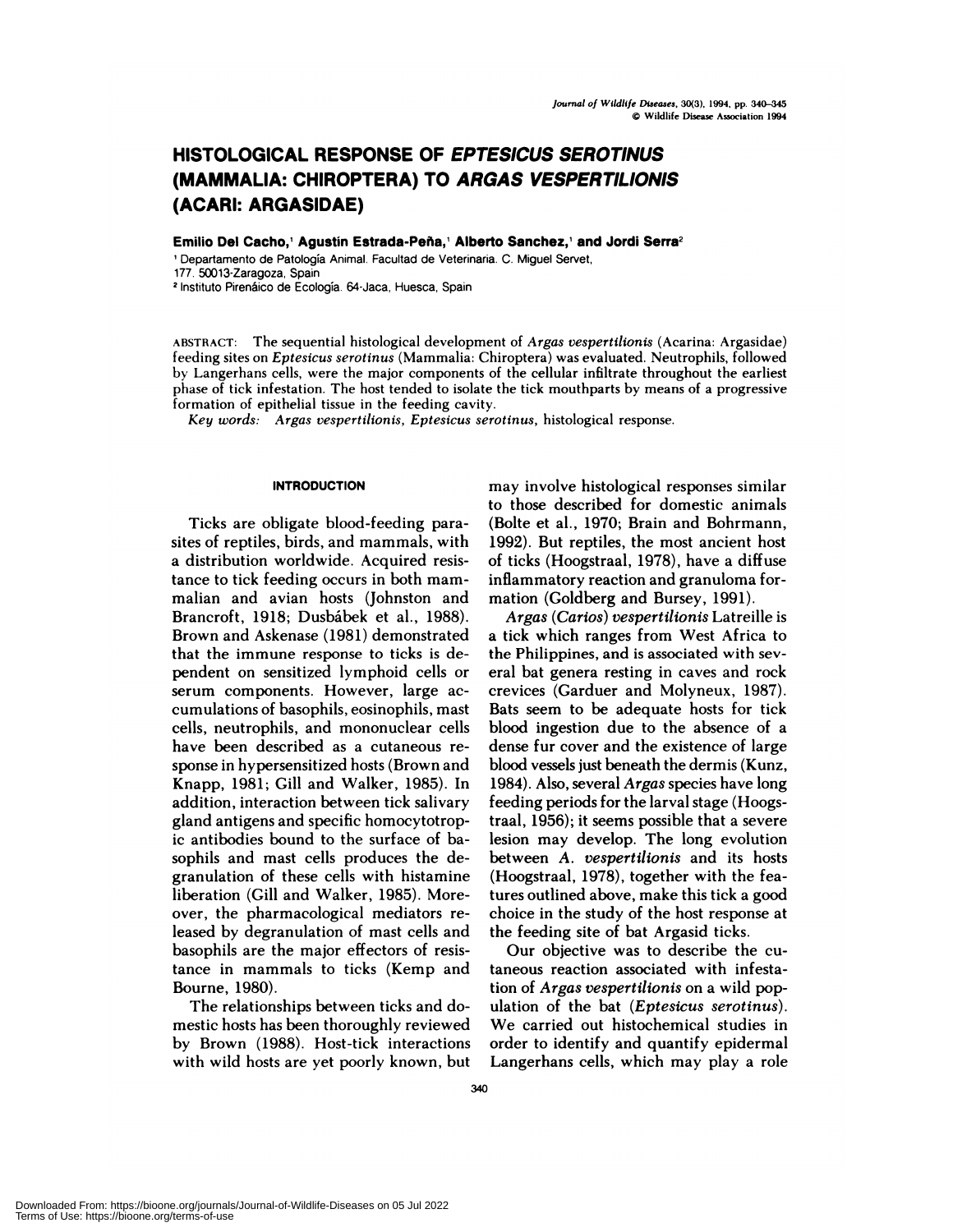in the mechanism of resistance against ticks (Allen et al., 1979; Nithiuthai and Allen, 1984).

#### **MATERIALS AND METHODS**

Eighteen *Eptesicus serotinus* bats were hand collected in March to July 1991 from a colony living under a corrugated iron roof in Manresa, Spain (41°3'N, 2°15'W). Bats were anesthetised with sodium thiopental (Abbott Laboratories, Madrid, Spain), 20 mg/kg bodyweight, and observed for the presence of attached ticks. Ten bats were selected and killed by cervical dislocation because of the high number of larval *Argas vespertilionis* feeding on them. The skin surrounding tick mouthparts was then finely dissected leaving the undamaged tick in the middle of the skin sample. Samples were classified into three groups on the basis of the time of the attachment, as estimated from the size of larval ticks (Hoogstraal, 1956). Group 1 included 22 ticks with a feeding time of  $\leq 4$  days; group 2 contained 24 ticks feeding for 5 to 9 days; group 3 involved 25 ticks just prior to detachment (10 to 12 days). Skin samples taken at sites far away from feeding sites on the forearm were used as controls.

Samples for histology were fixed with 70% ethanol and embedded in either Epon-Araldite mixture (Fluka Chemie AG, Buchs, Switzerland) (Mollenhauer, 1963) or paraffin. To identify the different types of granulocytes, the 1  $\mu$ m sections were stained with either 1% toluidine blue or panoptic stain (Quimica Clinica Aplicada S.A., Madrid, Spain). We identified Langerhans cells on epidermal sheets which were immediately adjacent to tick mouthparts. Epi dermal sheets were separated from the dermis by incubation in the mixture proposed by Shelley and Juhlin (1977), containing 0.76% ethylenediaminetetraacetic acid (EDTA) (Fluka Chemie AG) (Shelley and Juhlin, 1977). For adenosine triphosphatase (ATP-ase) demonstration the procedure of Robins and Brandon (1981) was followed. Briefly, epidermal sheets were fixed for 60 mm at 4 C in 0.3% formaldehyde (Fluka Chemie AG) and then incubated for 60 min at 37 C in the mixture incubation containing adenosine triphosphate (ATP) (Fluka Chemie AG). Finally they were developed in 1% am monium sulphide for 2 min at 20 C. Control epidermal sheets were incubated in the same medium, but without ATP. Epidermal sheets then were fixed in 2.5% glutaraldehyde (Fluka Chemie AG) and embedded in Epon-Araldite. Ultrathin (400 to 600 A) sections were stained with uranyl acetate and lead citrate (Reynolds, 1963) and examined under a Jeol 100 B transmission electron microscope (Jeol Ltd., Tokyo, Japan).

To evaluate cellular response, the number of mast cells, basophils, eosinophils, neutrophils and mononuclear cells (fibroblasts, lymphocytes and macrophages) present in 20 fields of  $1,000 \times$  $(0.48 \text{ mm}^2 \text{ total area})$  adjacent to tick mouthparts was recorded, as detailed by Gill and Walker (1985). We counted ATP-ase positive cells within the epidermis using a transmission electron microscope as described by Mishima and Matsunaka (1976). Briefly 10 pyramids were cut from each biopsied sample. Seven grids, each having four gold sections, were sampled from each pyramid. The number of ATP-ase positive cells per grid was estimated by counting all fields at  $2,000 \times$  on each of the grids. For each sample, results were expressed as mean cell by feeding site.

Data were analyzed by the Kruskal-Wallis test (Kruskal and Wallis, 1952) and all means were separated for significance according to a Kolgomorov-Smirnov test (Smirnov, 1939).

#### **RESULTS**

Sections stained with the panoptic stain were optimal for differentiation of basophils and eosinophils. Basophil granules were purple and clearly distinct from the bright red eosinophil granules. Epon-Araldite embedded sections stained with toluidine blue were optimal for identification of mast cells, neutrophils and mononuclear cells since these sections afforded greater resolution and revealed more histological detail. Moreover, with this stain, mast cells showed metachromatic granules. Neutrophils were distinguished by their bibbed or multibobed nu clei.

Based on electron microscopy technique of ATP-ase stained sections, we observed an electron-dense precipitate of suprabasally located clear cells in the plasma mem brane; these cells lacked tonofilaments, desmosomes, and melanosomes. The contour of these cells was irregular, because of the presence of processes between the keratinocytes (Fig. 1).

For group 1 ticks, the cellular response at tick feeding sites was characterized by cellular infiltration with a marked basophil response (Table 1). The lesion was restrict-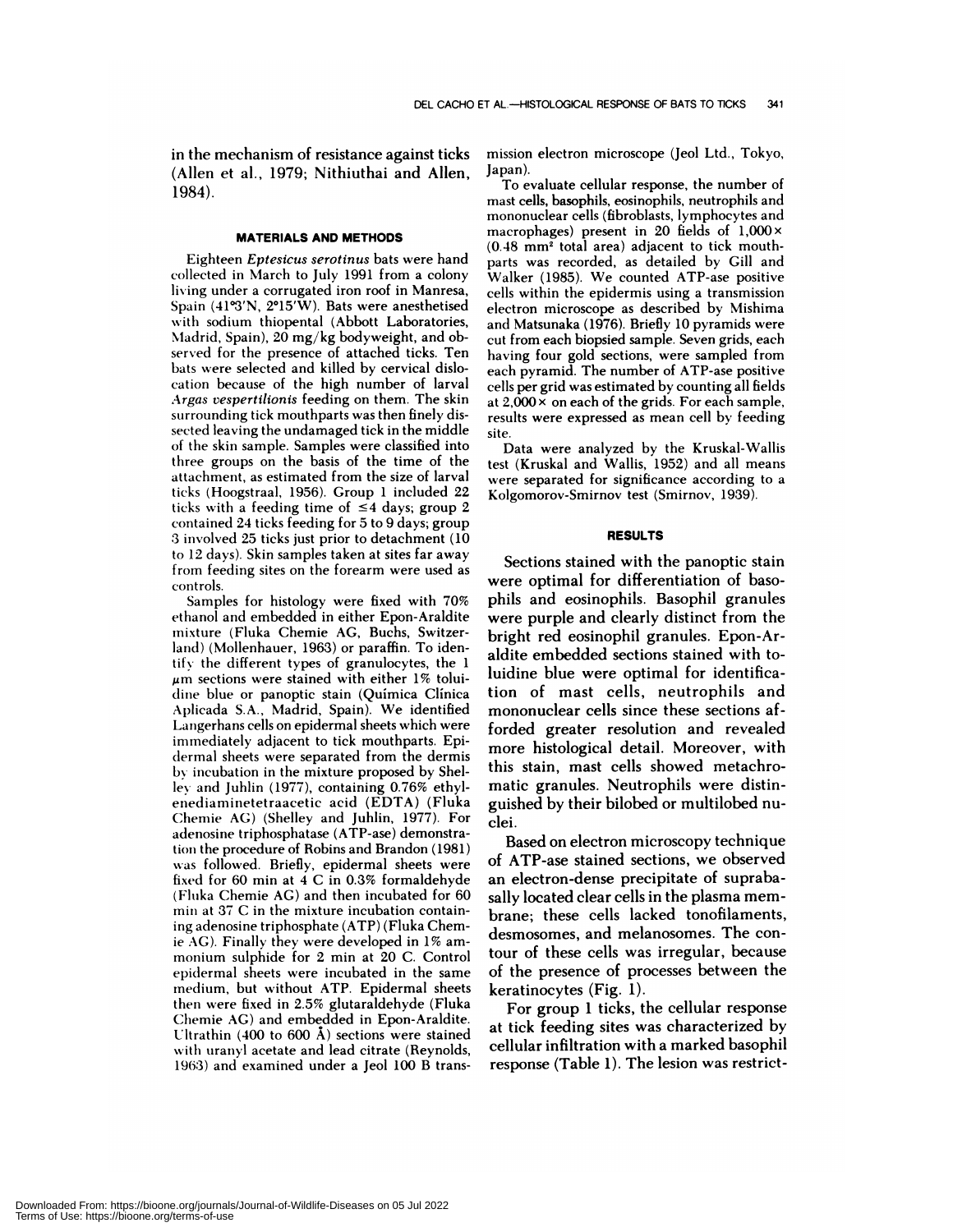

**FIGURE** 1. Electron micrograph of an ATPase positive epidermal cell showing an electrondense pre cipitate in the plasma membrane. The contour of the cell is irregular, because of the presence of processes between the keratinocvtes. Tonofilaments (arrows).  $Bar = 4 \mu m$ .

ed to the immediate feeding site with the formation of a dermal feeding cavity. The vessels in the lower dermis had scarcely distributed extravasal and intravasal erythrocytes. Tissue sections were restrict-



**FIGURE** 2. Light micrograph of an A. *vespertil*ionis feeding site, one to four days after attachment. The cellular infiltrate is patchy (2A). Note in 2B the large number of neutrophils (arrows) infiltrated into the dermis. The epidermis (2C) has evidence of hyperkeratosis. Collagen destruction is also noticed (\*), V: blood vessel. C: cement cone. H: hypostome. 5: superficial crusting. Toluidine blue.  $2A$ : Bar = 200  $\mu$ m; 2B: Bar = 30  $\mu$ m; 2C: Bar = 30  $\mu$ m.



FIGURE 3. Light micrograph of an A. vespertil*ionis* feeding site four to nine days after attachment. The dermal lesion is packed and mononuclear cells predominate in cellular infiltrate (3A). The epidermis has evidence of hyperkeratosis (3B). S: superficial crusting. Toluidine blue.  $3A: Bar = 200 \ \mu m$ ;  $3B: Bar$  $= 30 \mu m$ .

ed to the feeding site immediately adjacent to the tick mouthparts (Fig. 2). The cellular infiltrate tended to be patchy and contained neutrophils, basophils, eosinophils, mast cells, ATP-ase positive cells and mononuclear cells (Table 1). Neutrophils dominated in the cellular infiltrate (Fig. 2), which was rich in ATP-ase positive cells; however, mononuclear cells occurred only rarely. Basophils and mast cells were located in greatest number in the dermis surface and were seen rarely in the deep dermal infiltrate in which neutrophils predominated. Partially degranulated mast cells and basophils were evident, and granules were frequently noted in the intercellular spaces. Skin had hyperkeratosis with superficial crusting (Fig. 2, Table 2); this was restricted to the area immediately around the feeding site.

Among group 2 ticks, the dermal lesion was packed with cells infiltrated between collagen bundles (Fig. 3). Cellular infiltrates were rich in mononuclear cells and ATP-ase positive cells (Table 1). Basophils infiltrated tick-bite lesion and reached their highest level (Table 1). The skin had intense hyperkeratosis with superficial crusting (Fig. 3, Table 2).

Among group 3 ticks, we observed an intense skin reaction that was confined to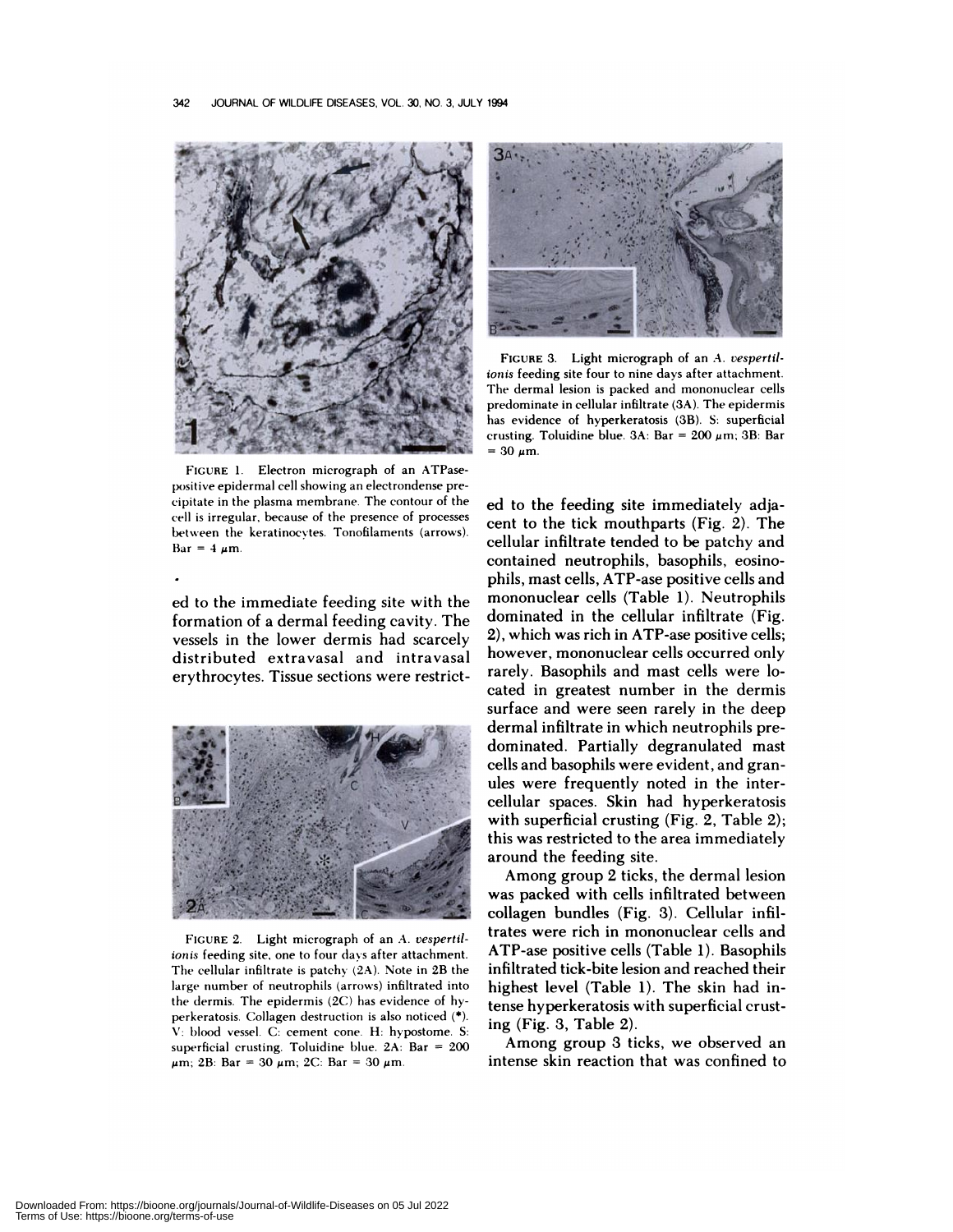| Cells              | Group                        |                          |                          |               |  |  |
|--------------------|------------------------------|--------------------------|--------------------------|---------------|--|--|
|                    |                              | 2                        | 3                        | Control       |  |  |
| <b>Neutrophils</b> | $(195)$ <sup>*</sup><br>695  | $(5.8)^{b}$<br>39        | $6.4(2)^c$               | $1.5(1)^d$    |  |  |
| Mast cells         | $14.4(1.1)$ <sup>*</sup>     | $15.1(3.1)$ <sup>*</sup> | 3 $(0.9)^{b}$            | $0.9(1)^c$    |  |  |
| <b>Basophils</b>   | $50.8(13.3)$ <sup>*</sup>    | $58.5(8.7)^{b}$          | $47.8(4.6)$ <sup>*</sup> | $0.1(0.3)^c$  |  |  |
| Eosinophils        | $43.6(3.2)$ <sup>*</sup>     | $34.7(6.7)^{b}$          | $29.2(3.9)^c$            | $0.8(0.8)^d$  |  |  |
| Mononuclear cells  | $(66.8)$ <sup>*</sup><br>241 | $(86.9)^{b}$<br>528      | $(59)^c$<br>67           | $19.1(7.4)^d$ |  |  |
| ATPase cells       | $(46.2)^*$<br>680            | $(47.9)^{b}$<br>819      | $(61)^c$<br>797          | $305.9(41)^d$ |  |  |

**TABLE** 1.Cellular response of the three groups of *Eptesicus serotinus* to *Argas vespertilionis* feeding. Cell numbers are expressed as the mean number of cells in 20 fields, for 0.48 mm2 total; standard deviation is in parentheses. The ATPase positive cells are expressed as number of cells per mm<sup>2</sup>. Within each row, means not possessing the same superscript are significantly *(P* **<sup>&</sup>lt;** 0.05) different by the Kolgomorov-Smirnov test.

the epidermis and upper dermis. The epidermis developed an intense acanthosis with hyperkeratosis and crusting on the surface (Figs. 4A, 4B; Table 2). Moreover, there was a discrete cellular infiltrate in



**FIGURE** 4. Panels A to D include serial sections of the developing epidermal layer surrounding tick chelicera  $(\Rightarrow)$  and hypostome  $(\Rightarrow)$ . Note the epidermal border fusing to surround the tick mouthparts (arrows in 4B). 5: superficial crusting. Toluidine blue.  $Bar = 200 \mu m$ .

the superficial dermis composed of mono nuclear cells, eosinophils and basophils (Table 1). Usually tick mouthparts were embedded in both a serocellular crust and a reactive epiderma! layer which surrounded both the chelicerae and the hypostome (Figs. 4A to 4D). However the deepest hypostome parts were enveloped by rough collagen fibers.

## **DISCUSSION**

Ackerman et al. (1981) proposed that immunologically mediated inflammatory reactions render the tick feeding site unfavorable to the tick. However, Gill and Walker (1985) found that host reaction to tick feeding depended greatly on the species of tick and host concerned, the time post-attachment, and whether the host was sensitized. Based on our results with *E.*

TABLE 2. Histological features of cutaneous reactions of *Eptesicus serotinus* at *Argas vespertilionis* feeding sites.

|                                             | Group |         |         |              |
|---------------------------------------------|-------|---------|---------|--------------|
| Lesion                                      | 1     | 2       | 3       | Con-<br>trol |
| Hyperkeratosis                              |       | $+ +$   | $***$   |              |
| Acanthosis                                  |       | $\div$  | $***$   |              |
| Superficial crusting<br>Collagen in feeding |       | $+ +$   | $+ + +$ |              |
| cavity                                      |       | $+ + +$ | $+ + +$ |              |
| Epithelium in feeding<br>cavity             |       |         | $++$    |              |

'Features are coded as **-,**absent; **+,** mild; **+ +,** marked; and **+ + +,** extensive.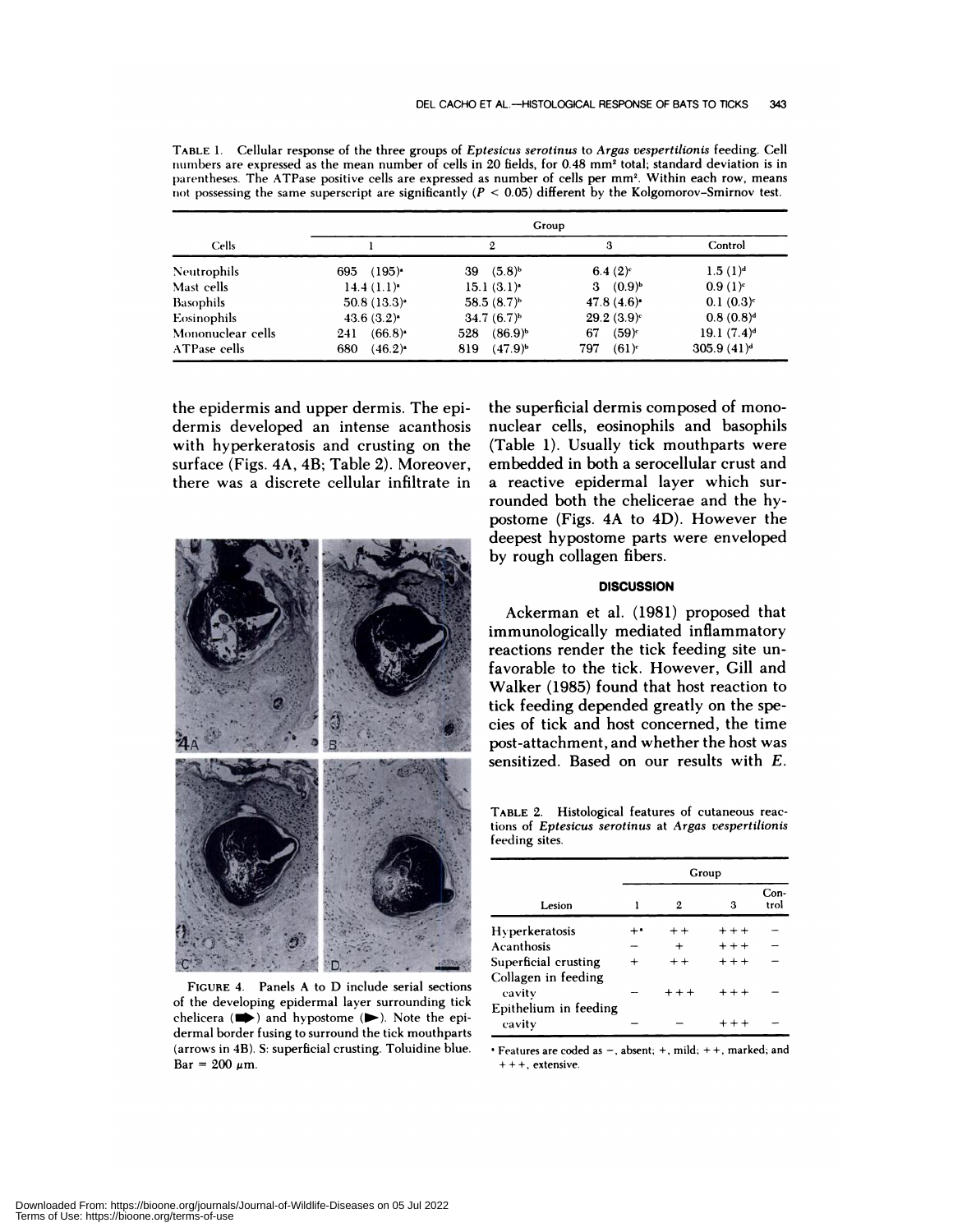*serotinus,* a pattern of cellular infiltration occurred during the earliest phase of tick infestation similar to that proposed for oth er mammals (Gill and Walker, 1985; Latif et al., 1990). Neutrophils were the major component of the cellular infiltrate at an initial stage of tick infestation, and the extent of collagen destruction at tick feeding sites paralleled the degree of neutrophil infiltration. Yet, Junqueira et al. (1980) showed that neutrophils assume their role of collagenase-producing cells earlier than macrophages, fibroblasts, and eosinophils. Thus these polymorphonuclear leukocytes may be involved in the loosening of the collagenous framework that permits both cellular infiltration and a rapid diffusion of factors released by degranulated mast cells and basophils. The presence of the factors released by degranulated mast cells and basophils (such as histamine) appear to be involved in tick rejection (Kemp and Bourne, 1980).

Based on our findings of an increase of ATP-ase cells around tick feeding sites, we propose that during an initial stage of *A. vespertilionis* infestation, *E. serotinus* produces an immune response similar to that described for other tick-resistant mammals (Nithiuthai and Allen, 1984). We assumed that ATP-ase positive cells observed in our results were Langerhans cells, based on their morphology, their position within the epidermis, and their positive staining for ATP-ase, which is considered specific for Langerhans cells under our experimental conditions (Robins and Brandon, 1981). Thus we believe that Langerhans cells may play a role in the acquisition and expression of tick resistance in bats.

Our major histological finding was that the host appeared to separate the tick and the dermal capillaries by means of a progressive increase of the epidermal layer and proliferation of epithelial cells in the feeding cavity. The sequence of cellular events described in the regeneration of dermis after injury includes both collagen degradation with posterior randomly oriented collagen deposition and extensive neovascularization (Murphy et al., 1990). However, in our study the proliferation of epithelial cells in the feeding cavity included degeneration and deposition of collagen bundles, but not extensive neovas cularization. Therefore, we propose that *E. serotinus* develops resistance to *A. yespertilionis* infestation by making up a lay er of epidermis which interferes with tick feeding.

In most investigated mammals, resistance to ticks is structurally characterized by a significant cutaneous basophil re sponse (Brown, 1988). To our knowledge, this is the first formal demonstration of the proliferation of epithelial cells of the feeding cavity. Thus, we suggest that the pro liferation of the epithelial cells in the feeding cavity is an evolutionary acquisition that *E. serotinus* expressed against *A. yespertilionis* feeding; that response may be influenced by the 10 to 12 days (Hoogstraal, 1956) tick feeding time. Since the cutaneous histopathobogy of bats is poorly known, we cannot exclude the possibility that the observed histopathology is not a specific response to tick feeding, but a generalized reaction to any cutaneous intrusion. This fact encourages us to carry out further experiments in order to elucidate the specific cutaneous response of bats to tick feeding.

#### **LITERATURE CITED**

- **ACKERMAN,** S., **F. B. CLARE,** T. W. **MAC GILL, AND D.** E. SONENSHINE. 1981. Passage of host serum components including antibody across the digestive tract to *Dermacentor variabilis* (Say). The Journal of Parasitology 67: 737-740.
- **ALLEN,** J.**R., H.** M. **KHALIL, AND** S. K. **WIKEL.** 1979. **Langerhans** cells trap tick salivary gland antigens in tick-resistant guinea pigs. The Journal of Im munology 122: 563-565.
- **BOLTE,** J. **R.,** J. **A. HAIR, AND** J. **FLETCHER.** 1970. White-tailed deer mortality following tissue destruction induced by lone star ticks. The Journal of Wildlife Management 34: 546-552.
- **BRAIN, C., AND R. BOHRMANN.** 1992. Tick infestation of baboons *(Paplo ursinus)* in the Namib Desert. Journal of Wildlife Diseases 28: 188-191.
- **BROWN,** S. J. 1988. Highlights of contemporary re search on host immune response to ticks. Veterinary Parasitology 28: 321-334.